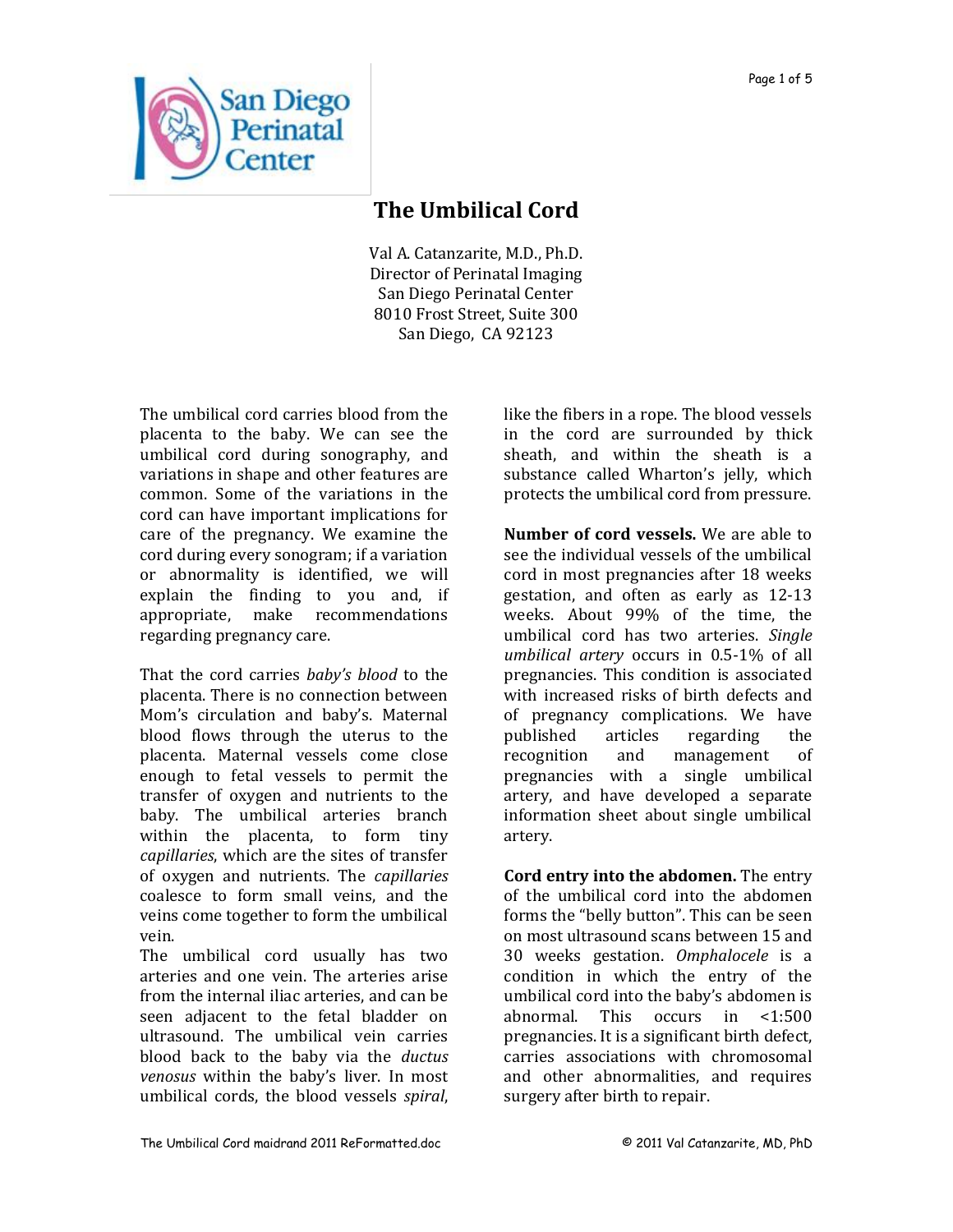**Persistent right umbilical vein.** Very early in embryonic development, there are two umbilical veins as well as two arteries. Usually, the right umbilical vein disappears, and the left vein persists. In 0.2 to 0.5% of pregnancies, it is the left umbilical vein that disappears, leaving a persistent right umbilical vein. There may be an association between persistent right umbilical vein and increased rates of fetal abnormalites. When we see a persistent right umbilical vein, we recommend:

- A comprehensive, targeted sonogram  $\bullet$ to check the baby for structural abnormalites.
- A *fetal echocardiogram* to specifically assess the baby for cardiac abnormalites.

**Umbilical vein varix** is a condition in which the umbilical vein is dilated (wider than normal) as it runs through the abdomen. There is controversy in the literature as to the best way to manage pregnancies when an umbilical vein varix is diagnosed. There may be associations between umbilical vein varices and certain fetal abnormalities, and therefore we recommend a comprehensive review of fetal anatomy when an umbilical cord varix is seen. There may be an association with an increase in the rate of stillbirth. If we identify an umbilical vein varix for your baby, we will develop an individualized management plan, which will typically include:

- $\bullet$ Kick counts after 26 weeks gestation, as for all pregnancies.
- Twice a week fetal monitoring (Nonstress tests) and fluid volume checks from 32-34 weeks (sometimes earlier) until delivery.
- Periodic ultrasound scans for assessment of your baby's growth and health.

After delivery, flow within the umbilical vein stops, and therefore umbilical vein

varices do not cause problems for the baby after delivery.

**Cord entry into the placenta.** The cord enters the body of the placenta 90 to 95% of the time, at or near the edge (*marginal cord insertion)* in 5-9%, and the cord splits into individual vessels that run through the membranes (*membranous cord insertion)* before entering the placenta in about 1% of all pregnancies. Our center was one of the first to attempt routine imaging of the cord insertion into the placenta. With today's ultrasound technology, we are able to see the entry of the cord into the placenta in about 90% of sonograms at the 18-22 week time. As the pregnancy progresses, it becomes more difficult to see the entry of the cord into the placenta, especially if the placenta is on the back wall of the uterus and the baby is in front of it.

*Marginal cord insertions* may be associated with increased chances of premature birth and of growth problems for the fetus. Therefore, if we see a marginal cord insertion at the time of an ultrasound scan, we recommend:

- Education of Mother regarding signs  $\bullet$ and symptoms of preterm labor.
- Growth assessments by ultrasound at  $\bullet$ 30-32 weeks and again at about 36 weeks of pregnancy.

*Membranous cord insertion* is associated with increased rates of single umbilical artery, of fetal growth problems, of preterm birth, and also with heart rate abnormalities during labor which result in an increase in the rate of foceps or vacuum delivery, but not of cesarean section. Membranous cord insertions are common in multiple gestations. For example, in over half op triplet pregnancies, at least one of the babies has a membranous cord.

When we identify a membranous cord insertion, we recommend: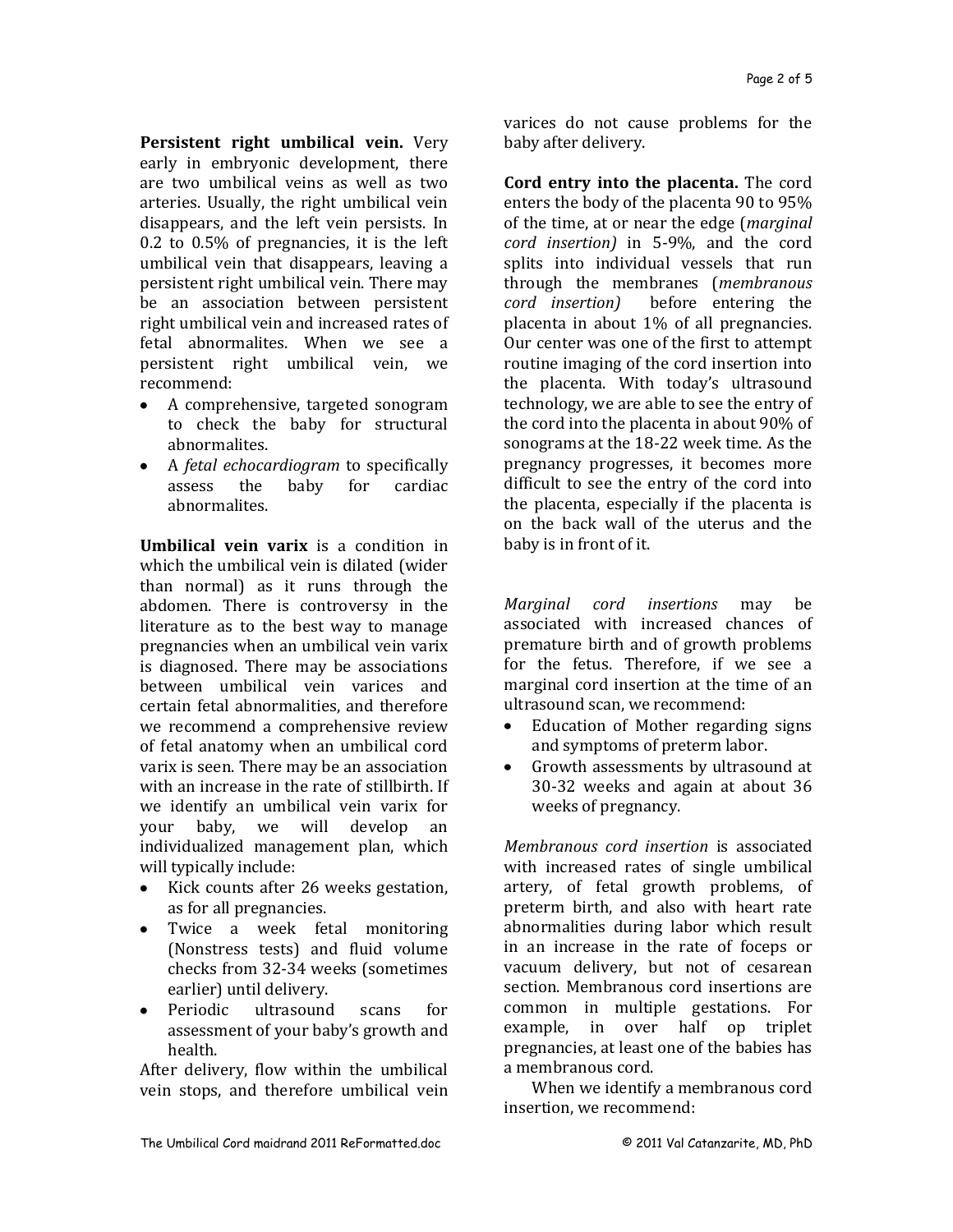- Careful evaluation of the umbilical cord, to make certain that 2 arteries are present.
- Education of Mother regarding signs and symptoms of preterm labor.
- Growth assessments by ultrasound monthly during the pregnancy.
- Kick counts starting at 26 weeks, as for all pregnancies.
- Monitoring of the baby continuously during labor.
- Consideration of labor induction near term, especially if the cervix is favorable, so that the labor can be under the most controlled circumstances possible.

**Vasa Previa.** Sometimes, vessels within the membranes will be seen to run close to or over the cervix. This is a very uncommon condition – about 1:2300 pregnancies, but carries tremendous risk to the baby, since during labor the vessels can rupture, causing bleeding from the umbilical cord. We pioneered techniques for detection of vasa previa, and have published one of the largest series on the subject. If a vasa previa is detected during your sonogram, we will give detailed recommendations for pregnancy care for you.

**Cord knots** are present in between .3 and 2.1% of deliveries. Most knots are believed to form between 13 and 26 weeks gestation, when the fetus tends to be most mobile within the uterus. Umbilical cord knots are notoriously difficult to detect by sonography, and have been rarely diagnosed in utero. There is no unanimity of opinion regarding management of pregnancy once a cord knot has been diagnosed. If we suspect that a cord knot is present, we recommend:

- Growth assessments by ultrasound monthly during the pregnancy.
- Kick counts starting at 26 weeks, as for all pregnancies.
- $\bullet$ Twice a week nonstress tests and fluid checks from 28-30 weeks until delivery.
- Monitoring of the baby continuously  $\bullet$ during labor.
- Consideration of labor induction as  $\bullet$ early as 36 weeks gestation, if the cervix is favorable and fetal lung maturity is demonstrated based on amniocentesis.

**The hypercoiled cord.** The umbilical cord is sometimes seen to be "too coiled". One author has suggested that less than 2 cm between turns of the umbilical vein places the pregnancy at increased risk. We rely upon the cord appearance as much as the measured distance. Hypercoiled cords are rare; when we identify one on ultrasound, management recommendations are individualized.

**Nuchal Cord** (cord around the neck). Nuchal cords are frequently seen by ultrasound. They are present in about 6% of all pregnancies at 20 weeks gestation, and in almost 30% by full term! Interestingly, nuchal cords are more common in male that female babies, and are more common among Caucasians than other ethnic groups.

Ultrasound during labor is a very reliable method of checking for nuchal cords. Before the baby is fixed in position during labor, though, the baby just has to rotate for the cord to loop (or unloop) around the neck.

Two recent studies have examined the effects of nuchal cord on the course of labor. Jauniaux and colleagues compared pregnancy outcomes in 550 babies born with a nuchal cord and an equal number without. Pregnancy outcomes were similar with no nuchal cord or with a single nuchal cord. Babies with multiple loops of cord around the neck had increased rates of cesarean birth (12.5% vs. 5.3%) and newborn complications. In another study, Larson and colleagues looked at outcomes in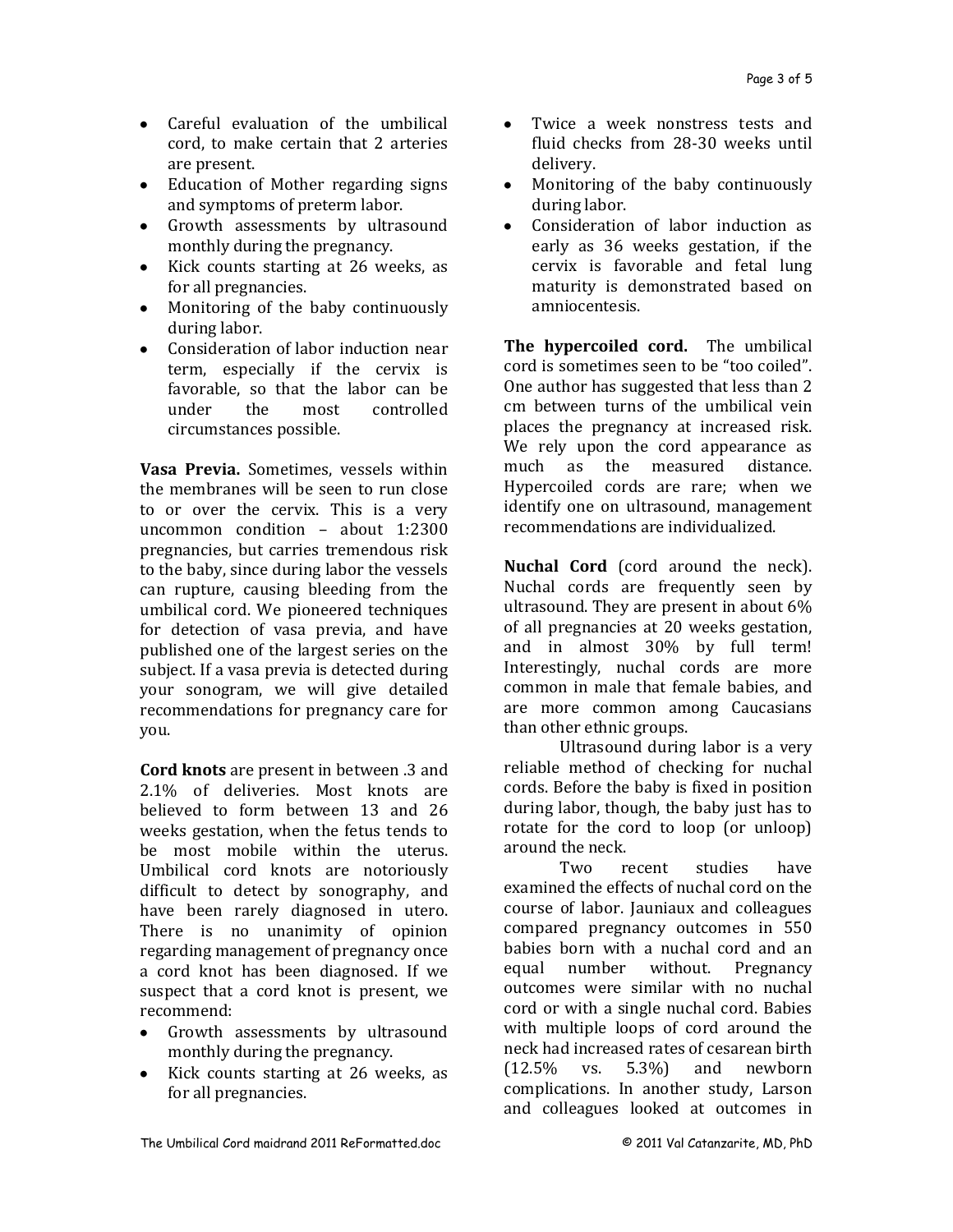over 8000 term births. Single nuchal cords were present in 25.6%, double loops in 3.2%, triple loops in 0.5%, and quadruple nuchal cords in 0.07%. The pregnancy outcomes were similar with or without a single nuchal cord, but with multiple loops there were increased rates of forceps and vacuum deliveries (17% vs. 11%). In their study, there was little difference in the rate of cesarean section (11.7% vs. 10.3%). Double nuchal cords are associated with increased rates of heart rate abnormalities during labor and also meconium (passage of stool by the fetus into the amniotic fluid before birth), so these pregnancies need to be monitored continuously during labor.

It is debated whether double or triple nuchal cords might be associated with growth disturbances for the baby. Quadruple nuchal cords are associated with decreased fetal growth, but even with among the 6 babies in Larson's study with quadruple nuchal cords, only 1 required cesarean section, 2 had forceps or vacuum deliveries, and 3 had spontaneous vaginal births.

Is there an association between nuchal cords and stillbirth? In a study by Larson, Rayburn, and Hardin, the stillbirth rate was actually *lower* among babies with a nuchal cord; the great majority of these babies had a single nuchal cord.

Could nuchal cords be associated with long term neurodevelopmental problems for the baby? This is an unanswered question, and an area of active research.

What if the cord is around the neck?

Single nuchal cord is very common, and is frequently a transient finding on ultrasound. That is, if Mom has a repeat ultrasound scan, even within a few days, the cord is no longer around the neck. When we see a single nuchal cord on scan, we recommend scrupulous kick counts, as for all pregnancies.

When we see a double nuchal cord, we recommend:

- $\bullet$ Sonography on a monthly basis, to recheck to see whether the cord is still looped about the neck (often, on recheck, it is not.)
- Kick counts starting at 26 weeks, but  $\bullet$ twice daily rather than the usual once per day recommendation.
- Twice a week nonstress tests and  $\bullet$ fluid checks from 26 - 32 weeks gestation, until delivery or resolution of the double nuchal cord.
- Monitoring of the baby continuously  $\bullet$ during labor.
- Consideration of labor induction near term, if the cervix is favorable.
- Awareness of likelihood of fetal heart  $\bullet$ rate abnormalities during labor, and the possible need for interventions.

When three or more loops are seen, management is individualized.

Maternal Fetal Medicine is a constantly changing field. The information given here may not be current. Please check with one of the Maternal Fetal Medicine Specialists for up to date information. Questions and comments are welcome. Please address these to:

Val Catanzarite, MD, PhD San Diego Perinatal Center 8010 Frost Street, Suite 300 San Diego, CA 92123

©2011 by Val Catanzarite, MD, PhD. All rights reserved. This document may not be reproduced or stored by any means without the expressed written consent of the author.